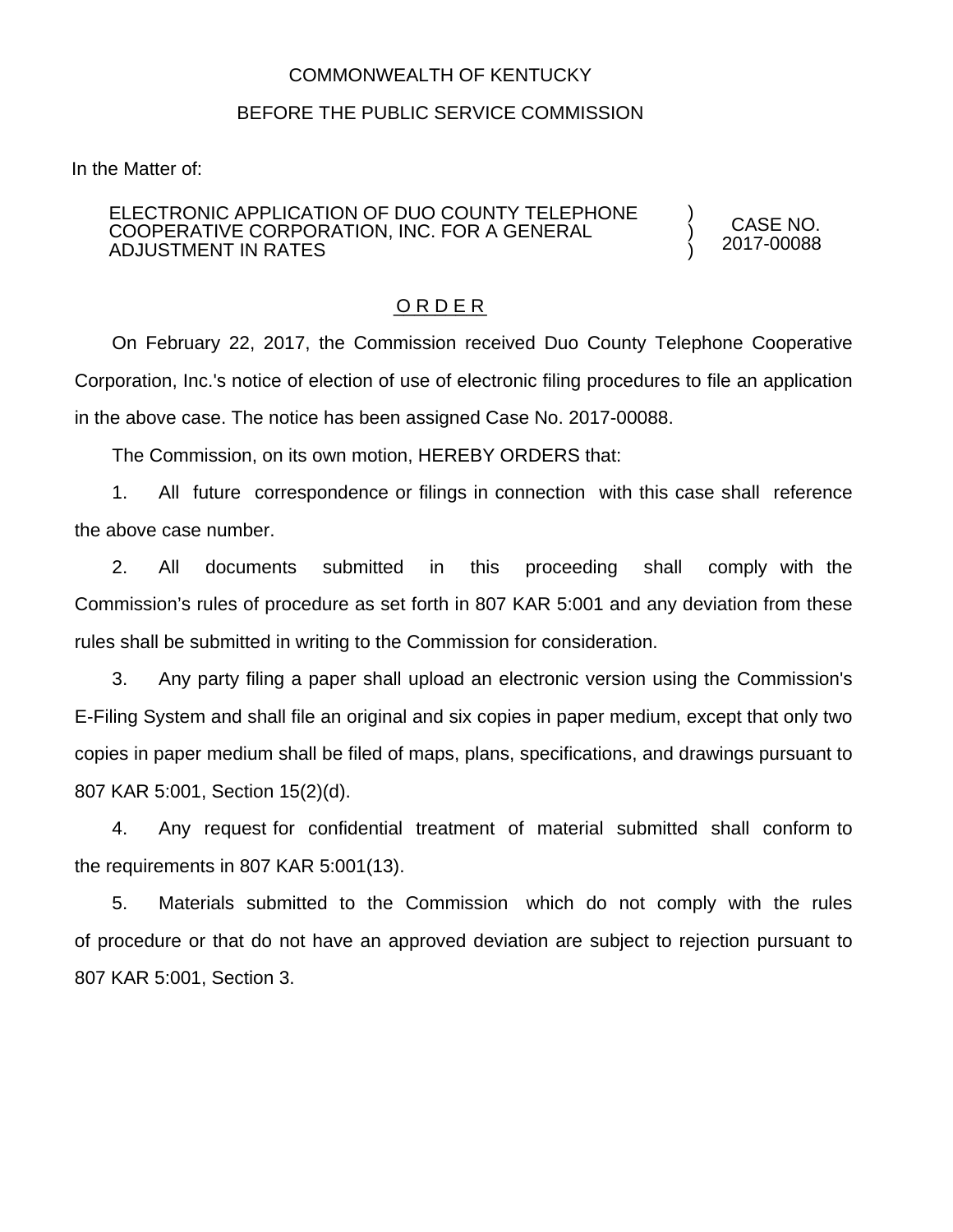By the Commission



ATTEST:

alina R. Mathews

Executive Director

Case No. 2017-00088